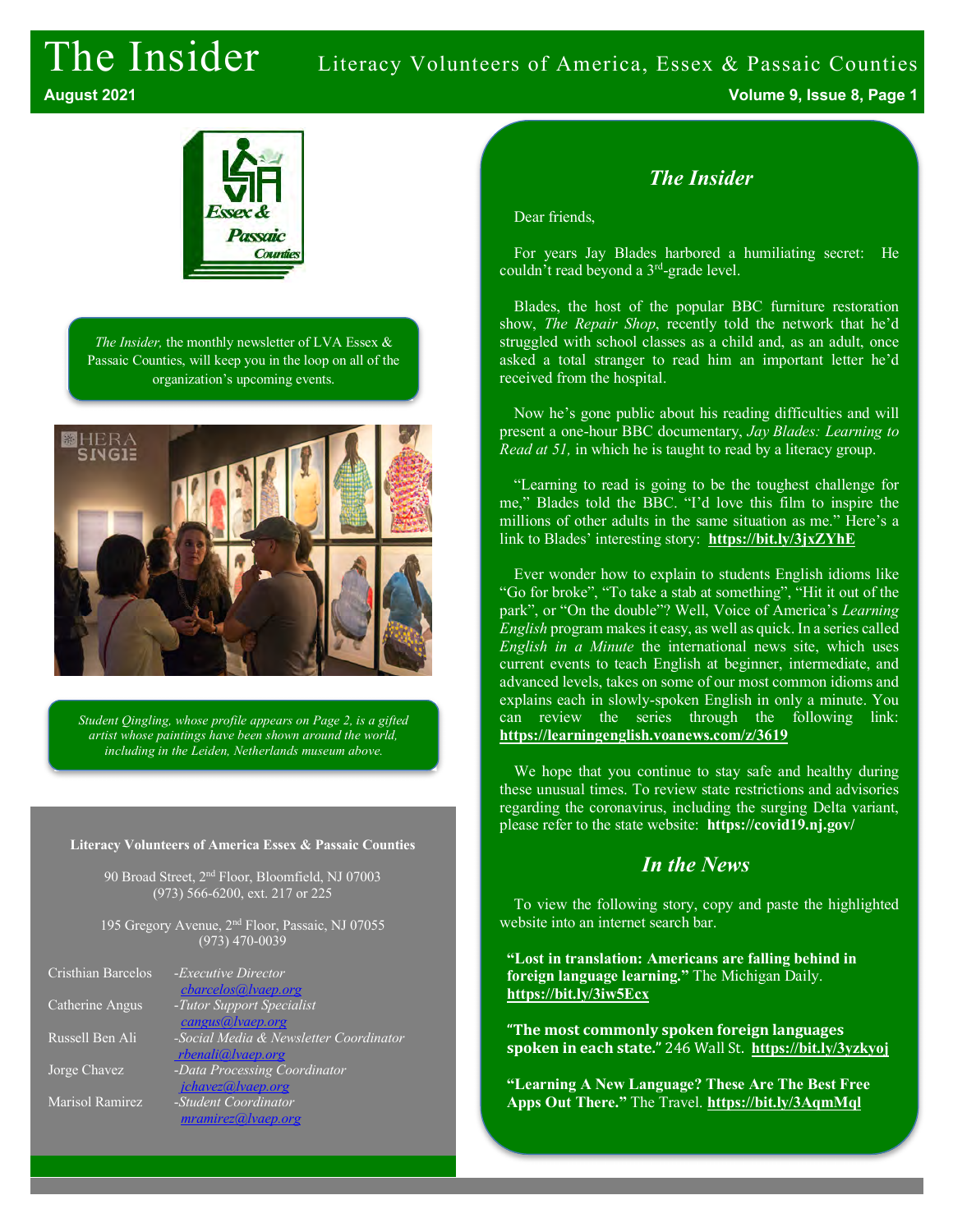

*Literacy student Qingling, an artist from China who teaches sketching to children and teens in the U.S., is studying for her U.S. citizenship test.*

### **Tutor Training Workshops**

**Online Training**, Trainer TBA Platform: Zoom Tuesdays, 6 - 8 pm October 19, 26, November 2, 9 & 12, 2021

**Online Training,** by TBD Platform: Zoom Tuesdays, 6 - 8 pm January 11, 18, 25, February 1, & 8, 2022

# **Tutor Support Workshops**

"**Informal Assessment Strategies**," *with Diana Sefchik Platform: Google Meet Tuesday, October 19, 2021 11:00 am – 12:30 pm*

"**Easy Guide for Working with Small Group**," with Barbara Hathaway Platform: Zoom November 16, 2021 11:00 am – 12:30 pm

# *Getting to Know Us*

#### **Qingling, LVA student**

With masterful strokes of the brush, artist Qingling illustrates the delicate strength found in the backs and shoulders of a generation of female factory workers, women caught up in the economic migration from rural China to urban sweatshops.

The faces of the subjects in *Background*, her series of oil paintings, are not shown in these illustrations; only their backs are visible as the women go about their mundane and joy-less tasks.

"It is very hard to talk about my paintings in English," said Qingling, an LVA literacy student, adding that her approach is meant to show the distance between the neglected factory workers and society. "I feel everyone has distance. Your friends, your mother, your father, older people have a distance. I paint the backs to show that distance."

She went on to say "That was my idea when I started to paint this series of works many years ago. At the beginning, I painted *Background* with female workers in the factory. Later, I came to the United States. Not limited to workers, I drew different female backs, different identities, different races, and different ages."

Qingling's paintings, as seen on her website **http://guoqingling.com**, have been exhibited in art galleries and museums in cities from Shanghai to New York, including Shenzhen, London, Paris, Singapore, Dusseldorf, Bangkok, and Leiden, the Netherlands.

She graduated from the Shanghai Theatre Academy and later worked as a fashion magazine page designer. She arrived in New York in 2016, traveling with her son, now 11, and husband Xiaofei Li, an award-winning filmmaker and artist. They eventually settled in Livingston where Qingling teaches sketching at the Livingston Chinese School.

Qingling enrolled in our program four years ago and attended ESL classes in Maplewood. She currently meets weekly with two tutors.

"She smiles and makes jokes in English which I find impressive," said Harry Moskowitz, one of her tutors, who is helping Qingling prepare for the U.S. citizenship test. "She writes down new words and she studies them. She is a wonderful person."

#### *Literacy opens a wide door to life. Help us keep that door open with your donation!*

*Thanks in large part to you, we are able to aid hundreds of students each year. Please continue your efforts to improve the lives of others by giving the gift of literacy. You can contribute by mailing us a check or through our website @:* **http://www.lvaep.org/donate.html**

*or by mailing us a check.*